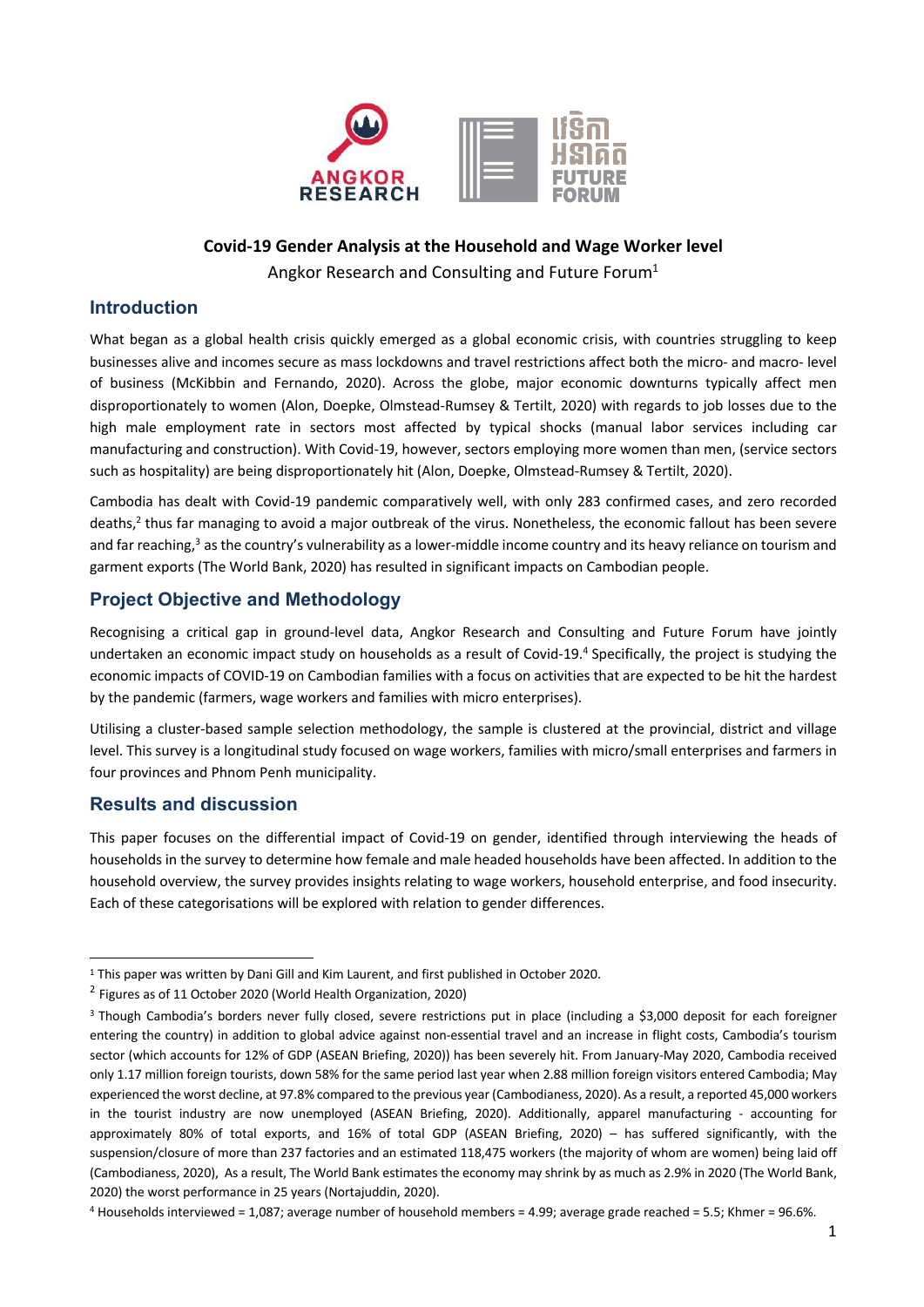### *Respondent Overview*

A total of 1,087 households were interviewed for this survey. Each of the household heads that were interviewed gave details about themselves and all household members. There is an average 4.9 people per household, and a total of 5,423 people represented in this survey. 40% of household heads were female and on average were over four years older than male heads of household.

|              | <b>Household members</b> |                     | <b>Head of HH</b> |      |                  |  |
|--------------|--------------------------|---------------------|-------------------|------|------------------|--|
|              |                          |                     | Gender            |      |                  |  |
|              | Count                    | Age (mean)          | Count             | %    | Age (mean)       |  |
| <b>Male</b>  | 2,495                    | 28.304              | 652               | 60.0 | 46.083           |  |
| Female       | 2,928                    | 30.462              | 435               | 40.0 | 50.514           |  |
| <b>Total</b> | 5,423                    | $\bullet$ $\bullet$ | 1,087             | 100  | $\bullet\bullet$ |  |

#### **Table 1. Household and Respondent Characteristics**

The male/female headed household breakdown per province represented in this study is: Phnom Penh (MHH=178, FHH=102), Siem Reap (MHH=140, FHH=60), Kampot (MHH=90, FHH=105), Svay Rieng (MHH=115, FHH=85), and Kampong Speu (MHH=121, FHH=83).

# *Cash Savings5*

### a) Instance of cash savings

For both male and male and female headed households, the instance of having any cash savings declined between January and April 2020 by 10.74% and 7.36% respectively. Male headed households were slightly less likely than female headed households to have any cash savings in both January (3.89% less likely) and April (7.26% less likely).

#### **Table 2. Likelihood of having any cash savings**

|                   | Male              |                 | Female            |                 |
|-------------------|-------------------|-----------------|-------------------|-----------------|
|                   | Have cash savings | No cash savings | Have cash savings | No cash savings |
| January 2020      | 38.7%             | 61.3%           | 42.5%             | 57.5%           |
| <b>April 2020</b> | 27.9%             | 72.1%           | 35.2%             | 64.8%           |
| <b>Difference</b> | $-10.74%$         | 10.74%          | $-7.36%$          | 7.36%           |

#### **b)** Value of cash savings

The average \$USD value of cash savings also differ between male and female headed households; of those with cash savings, male headed households had, on average, a higher value than female headed households. In January 2020, the average value of cash savings in male headed household was \$1,935.08. This is \$613.28 (37.66%) more than in female headed households, who had an average of \$1,321.80 in cash savings. Similarly, data for April shows a difference of \$341.61 (26.05%) in favour of male headed households.

Though the average value of cash savings in male headed household was higher in both January and April, they also spent a greater percentage of the cash savings they did have. The average value of male headed households cash savings declined by \$453.01 (26.52%) compared with female headed households whose average cash savings value declined by significantly less, at \$181.34 (14.73%) (a difference of 11.78%).

<sup>5</sup> Khmer families often have three forms of savings: meah (gold), platin (gold-plated), and cash. It is important to note that cash is often the lowest value of these three forms. Data from round 1 collection on mean and platin did not show significance and so has been omitted from this initial brief.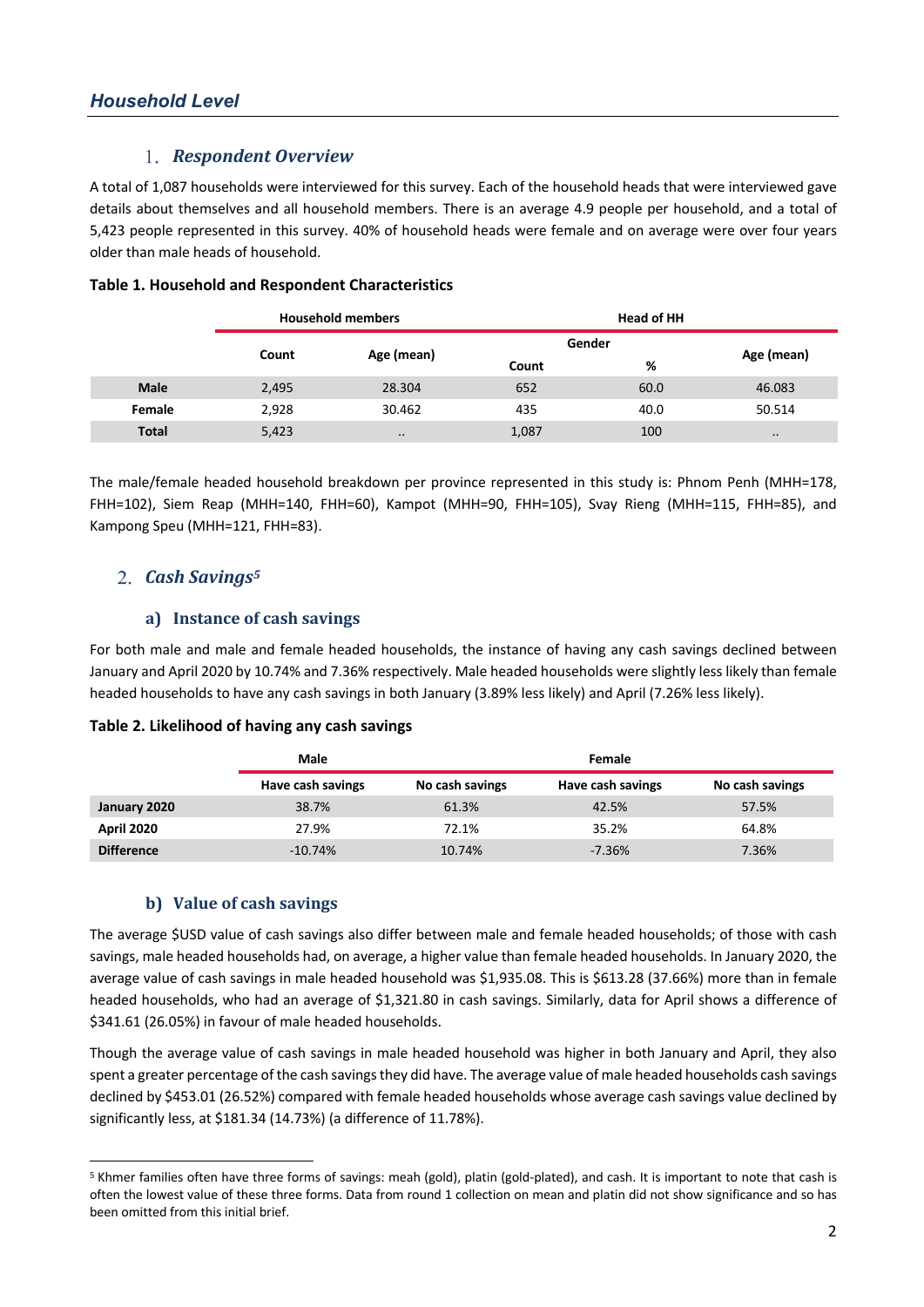#### **Table 3. Value of cash savings (mean \$USD)**

|                   | Male       | Female    | Difference (%) |
|-------------------|------------|-----------|----------------|
| January 2020      | 1,935.08   | 1,321.8   | $-37.66%$      |
| <b>April 2020</b> | 1,482.07   | 1,140.46  | $-26.05%$      |
| Difference (%)    | $-26.51\%$ | $-14.73%$ |                |

These findings suggest that, despite having a lower value of cash savings, female headed households are more likely, on average, to have cash savings than male headed households. Additionally, the doubling of the likelihood for male headed households to have no cash savings between January and April suggests they may also be more likely than female headed households to fall back on cash savings during an economic shock or crises. 6

## *Food insecurity*

Cambodia achieved its 2009 Millennium Development Goal to half poverty, but many of those who escaped poverty did so only by a small margin. Approximately 4.5 million people remain near-poor and are just one economic shock away from falling back into poverty (The World Bank, 2020). As a country still heavily reliant on agriculture for income and sustenance, understanding the food security of households can provide insight on how close many of these families are to falling into (or back into) poverty.

Food insecurity has been measured using the Food Insecurity Experience Scale (FIES), an experience-based metric of food insecurity severity which indirectly measures food security through eight items related to food availability and choice.7 Based on their responses, households are put on a scale ranging from completely food secure to completely food insecure; this scale is broken into 4 broad categories: uncertainty regarding ability to obtain food, compromising on food quality and variety, reducing food quantity and/or skipping meals, and, no food for a day or more. These categories can be further divided into three sections – secure/mild insecurity, moderate insecurity, and severe insecurity - which have been used in this analysis.

Using one month recalled period at the household level, 869 (79.94%) of the 1,087 households surveyed reported that they were either food secure, or mildly food insecure (scoring 0 to 3). The remaining 218 (20.06%) households reported levels of moderate food insecurity (scoring 4 to 6) to severe food insecurity (scoring 7 to 8).

| <b>PROVINCE</b>     |         | Secure/mild insecurity |               | <b>Moderate insecurity</b> |        | Severe insecurity |                |
|---------------------|---------|------------------------|---------------|----------------------------|--------|-------------------|----------------|
|                     |         | <b>Male</b>            | <b>Female</b> | <b>Male</b>                | Female | Male              | Female         |
| <b>Phnom Penh</b>   | Freq.   | 158                    | 66            | 17                         | 28     | 3                 | 8              |
|                     | Percent | 14.54                  | 6.07          | 1.56                       | 2.58   | 0.28              | 0.74           |
| <b>Siem Reap</b>    | Freq.   | 105                    | 34            | 32                         | 25     | 3                 | $\mathbf{1}$   |
|                     | Percent | 9.66                   | 3.13          | 2.94                       | 2.30   | 0.28              | 0.09           |
| Kampot              | Freg.   | 87                     | 86            | 11                         | 17     | $\mathbf 0$       | $\overline{2}$ |
|                     | Percent | 8.00                   | 7.91          | 1.01                       | 1.56   | 0.00              | 0.18           |
|                     | Freq.   | 103                    | 57            | 10                         | 23     | $\overline{2}$    | 5              |
| <b>Svay Rieng</b>   | Percent | 9.48                   | 5.24          | 0.92                       | 2.12   | 0.18              | 0.46           |
|                     | Freq.   | 104                    | 69            | 16                         | 10     | $\mathbf{1}$      | 4              |
| <b>Kampong Speu</b> | Percent | 9.57                   | 6.35          | 1.47                       | 0.92   | 0.09              | 0.37           |
|                     | Freq.   | 557                    | 312           | 86                         | 103    | 9                 | 20             |
| <b>Total</b>        | Percent | 51.24                  | 28.70         | 7.91                       | 9.48   | 0.83              | 1.84           |

#### **Table 4. Food insecurity level by gender and province**

<sup>&</sup>lt;sup>6</sup> Differences in value may capture the switching between these forms (e.g. using cash to buy gold) - Data from additional rounds of collection will provide greater insights into the savings behaviours of Khmer families during the Covid-19 economic crisis. <sup>7</sup> For further information on the FIES and how it is calculated, visit http://www.fao.org/in-action/voices-of-the-hungry/fies/en/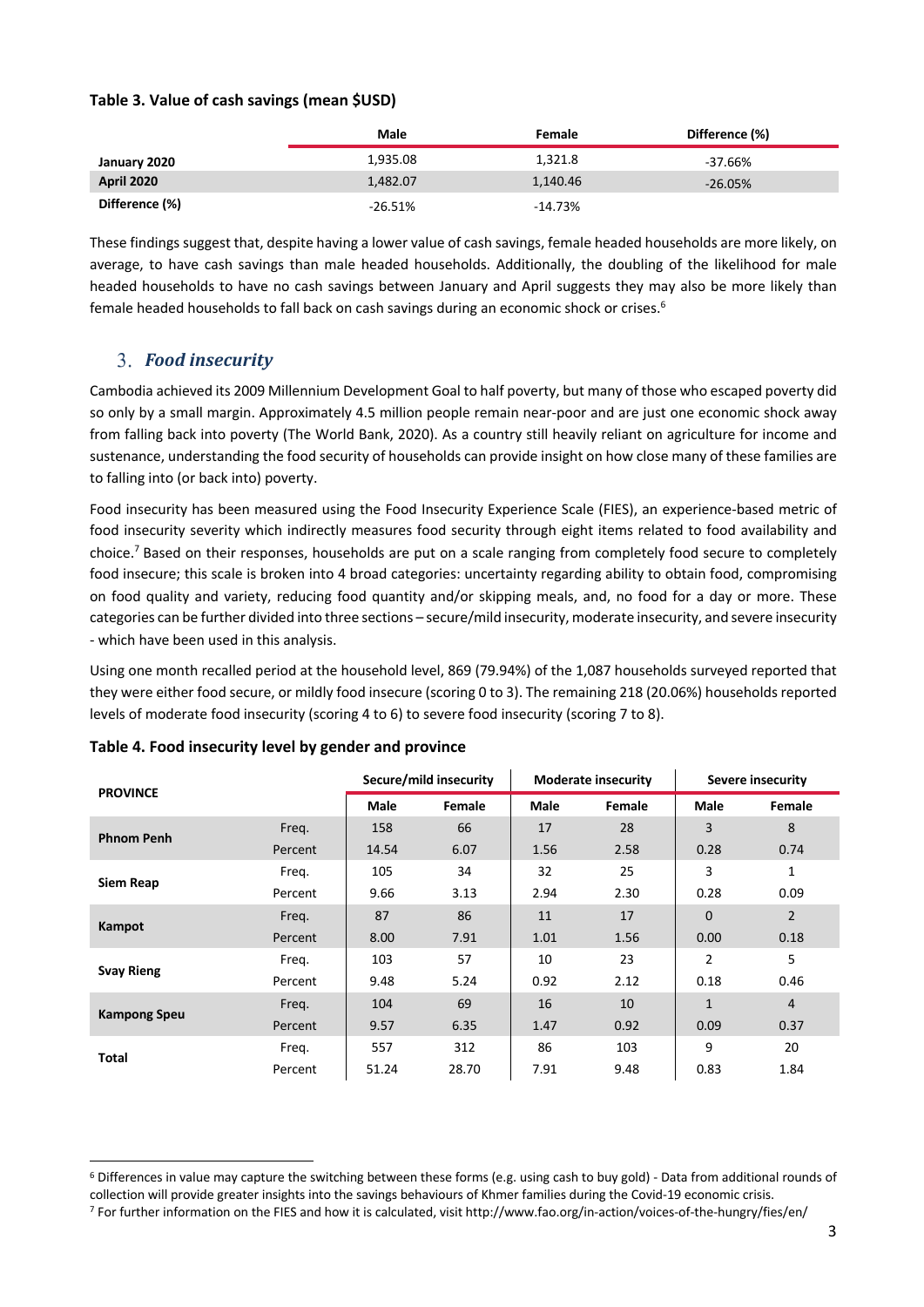| Table 5. Total prevalence of food insecurity in male and female headed households |  |
|-----------------------------------------------------------------------------------|--|
|-----------------------------------------------------------------------------------|--|

|             | Prevalence rate (Mod + Sev <sup>8</sup> ) | Prevalence rate (Sev) |  |  |
|-------------|-------------------------------------------|-----------------------|--|--|
| <b>Male</b> | 23.45%                                    | 0.59%                 |  |  |
| Female      | 36.52%                                    | 1.19%                 |  |  |

The prevalence rate of all households across all provinces experiencing moderate and severe levels of food insecurity is recorded at 29.21%, and those experiencing severe levels of food insecurity at 0.98%. When looking specifically at the gender breakdown for households experiencing moderate to severe levels of food insecurity across all provinces, the data reveals that female headed households have a higher rate of prevalence for both moderate and severe food insecurity than male headed households.



**Figure 1. Combined reports of moderate and severe food insecurity level by province (raw score method)** 

Food insecurity was most prevalent in Siem Reap, with a total of 61 households (5.61%) falling into this category. This is largely a result of the high frequency of male headed households in Siem Reap reporting higher levels of food insecurity (35 households – 3.22%) compared with male headed households in all other provinces.

Female headed households had a higher prevalence of moderate to severe food insecurity than male headed households in Phnom Penh (36 households – 3.31%), Svay Rieng (28 households – 2.58%), and Kampot (19 households – 1.75%). Food insecurity in female headed households in Phnom Penh is the highest frequency of food insecurity recorded by any gender, in all provinces surveyed.

# *Remittances and total household income*

During times of financial crises or economic downturns, remittances tend to increase as families working abroad send more money back to their home countries to support their families. With the Covid-19 crisis, however, many migrants have returned home, either due to job losses or fear of the virus. When asked if the household usually receives remittances, significant results showed that 85 male headed households (13% of all male headed households) reported that they do usually receive remittances, compared with 81 female headed households (18.6% of all female headed households).9

Between January and April 2020, total household income declined for both male and female headed households. Female Headed households witnessed an average decrease of \$543.95 (or 41.99% of their pre-Covid income), while male headed households saw a decline of \$772.83 (40.21% of their pre-Covid income).

<sup>8</sup> Mod = moderate food insecurity. Sev = severe food insecurity.

<sup>&</sup>lt;sup>9</sup> Further insights and analysis will become available after additional rounds of data collection.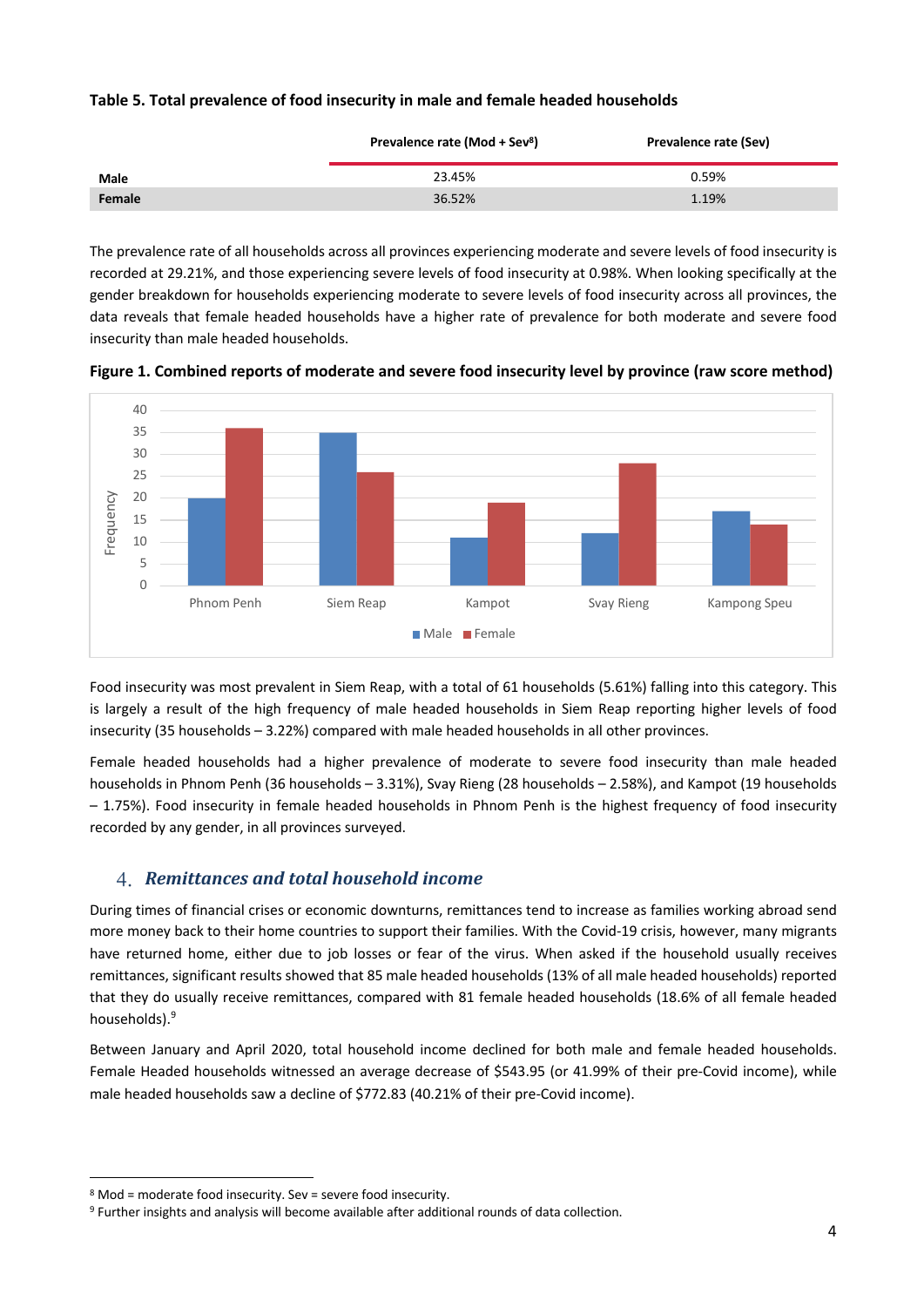#### **Table 6. Average total household income (\$USD)**

|                 | Male       | Female     |
|-----------------|------------|------------|
| January         | \$1921.75  | \$1295.45  |
| <b>April</b>    | \$1148.92  | \$751.49   |
| Difference (\$) | $$-772.83$ | \$-543.95  |
| Difference (%)  | $-40.21%$  | $-41.99\%$ |

# **Wage Worker Level**

51% of the Cambodian working population are defined as wage workers (salaried or paid job under contract (written or not)) (National Institute of Statistics Ministry of Planning, 2017). Women's share of wage employment in Cambodia per sector is approximately: agriculture (40%), Service sector (35%), industry sectors (24%) (National Institute of Statistics Ministry of Planning).

Among the 1,087 households interviewed, 1,679 household members were reported as being wage employed. The average age of a wage worker was 31 years. As four respondents could not provide information on other household members employment, calculations are presented for 1,675 wage workers.

# 1. *Wage Worker Employment Type and Frequency*

Between January and April 2020, wage workers had on average one wage employment each (37 reported to have worked two jobs in the first four months of the year). In this survey, most respondents were factory workers (37.6%), construction workers (16.3%), farmers (6.3%) or working in hospitality and food services (5.6%).

### **Table 7. Household head wage employment type<sup>10</sup>**

|                                                                         |       | Male             | Female         |           | <b>Total</b> |           |
|-------------------------------------------------------------------------|-------|------------------|----------------|-----------|--------------|-----------|
|                                                                         | Count | CF <sup>11</sup> | Count          | <b>CF</b> | Count        | <b>CF</b> |
| <b>Factory worker</b>                                                   | 212   | 22.18%           | 417            | 58.00%    | 629          | 37.55%    |
| <b>Construction worker</b>                                              | 242   | 47.49%           | 31             | 62.31%    | 273          | 53.85%    |
| <b>Farmer for hire</b>                                                  | 54    | 53.14%           | 52             | 69.54%    | 106          | 60.18%    |
| <b>Hospitality and food</b><br>service workers                          | 44    | 57.74%           | 49             | 76.36%    | 93           | 65.73%    |
| <b>Private company staffs</b>                                           | 50    | 62.97%           | 23             | 79.55%    | 73           | 70.09%    |
| <b>Entertainment and sex</b><br>workers                                 | 33    | 66.42%           | 31             | 83.87%    | 64           | 73.91%    |
| <b>Teacher</b>                                                          | 34    | 69.98%           | 28             | 87.76%    | 62           | 77.61%    |
| <b>Driver</b>                                                           | 54    | 75.63%           | $\overline{2}$ | 88.04%    | 56           | 80.96%    |
| Soldier/ police                                                         | 47    | 80.54%           | $\overline{2}$ | 88.32%    | 49           | 83.88%    |
| Government staffs (i.e.<br>ministry staff, commune<br>& village chiefs) | 30    | 83.68%           | 11             | 89.85%    | 41           | 86.33%    |
| <b>Seller</b>                                                           | 12    | 84.94%           | 17             | 92.21%    | 29           | 88.06%    |
| <b>Bank employee</b>                                                    | 19    | 86.92%           | 9              | 93.46%    | 28           | 89.73%    |
| <b>Security guard</b>                                                   | 23    | 89.33%           | 3              | 93.88%    | 26           | 91.28%    |
| <b>Migrant worker</b>                                                   | 13    | 90.69%           | 9              | 95.13%    | 22           | 92.60%    |
| <b>Blacksmith</b>                                                       | 19    | 92.68%           | $\mathbf{1}$   | 95.27%    | 20           | 93.79%    |
| Other <sup>12</sup>                                                     | 70    | 100.00%          | 34             | 100.00%   | 104          | 100.00%   |

<sup>&</sup>lt;sup>10</sup> Employment type is ordered based on the highest to lowest values for "total count".

<sup>&</sup>lt;sup>11</sup> CF = Cumulative Frequency.

<sup>12</sup> Includes: motor/engine repairer, cleaner, electrician, medical staff, NGO staff, beauty salon, retired, handicraft worker/artist, child caretaker, goldsmith, small repairs, tour guide, translator, tailor, traditional healer, and other.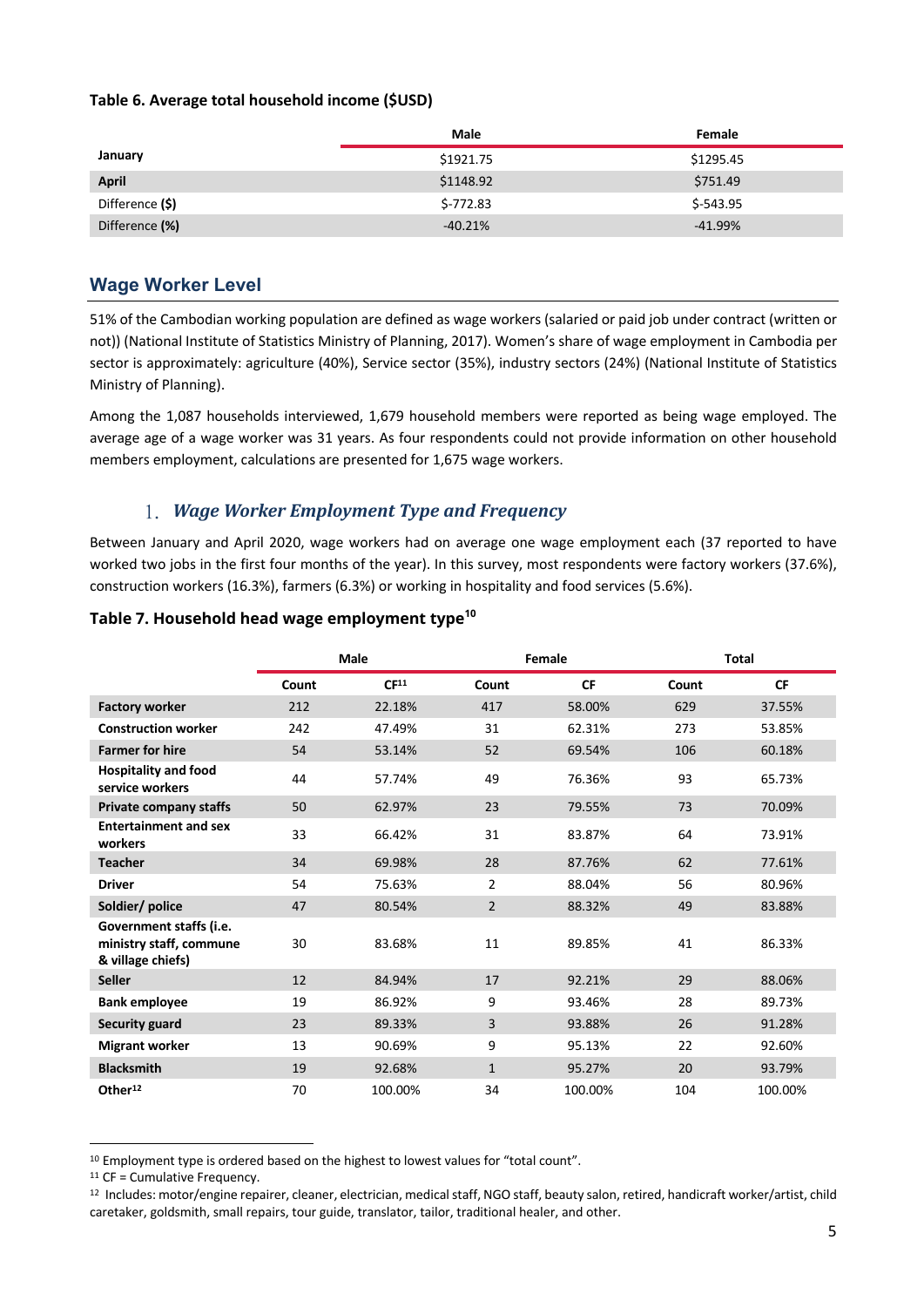If table 4 were to be re-ordered for both male and females separately to display highest frequency wage employment type, we would see in the cumulative frequency column see that 72% of all female wage employment occurs in across 3 sectors: factory worker (58%), farmer for hire (7.2%), and hospitality and food service workers (6.8%). Comparatively, for males, 73.5% of wage employment occurs in 7 different sectors: construction worker (25.3%), factory worker (22.2%), farmer for hire (5.6%), driver (5.6%), private company staff (5.2%), solider/police (4.9%), and hospitality and food service workers (4.6%). This would suggest that men may have more choice in employment type, and that they may have better protection against shocks affecting specific industries. With female wage employment spread over fewer sectors, a high frequency of female wage workers is faced with increased risk of job loss. The garment sector, for example, employing over half of all female wage workers represented in this study, has been largely affected by the Covid-19 pandemic.<sup>13</sup>

## *Wage Worker Income*

Less than half (47%) of the wage workers reported that their wage did not change between January and April 2020, while 44.5% reported that their salary decreased. Across most provinces, men earned a significantly higher wage compared to women both in January and April 2020. In January, men earned on average 15% more than women and this rate increased to 19% in April. The difference in wage earnings is particularly noticeable in Siem Reap, where women earned, on average, 45.9% less than men in January, and 46.5% less than men in April.

| <b>Province</b>   |       | <b>Male</b> |                             | Female       |                             | <b>Gender Difference</b> |
|-------------------|-------|-------------|-----------------------------|--------------|-----------------------------|--------------------------|
|                   |       | Mean        | Jan – Apr<br>Difference (%) | Mean         | Jan – Apr<br>Difference (%) |                          |
| <b>Phnom Penh</b> | Jan   | 294.05      |                             | 244.14 **    |                             | $-16.90%$                |
|                   | April | $233.16++$  | 20.71                       | $179.36$ *** | 26.53                       | $-23.10%$                |
|                   | Jan   | 175.27      |                             | $94.82**$    |                             | $-45.90%$                |
| Siem Reap         | April | $123.88++$  | 29.32                       | $66.29$ *    | 30.09                       | $-46.50%$                |
|                   | Jan   | 284.64      |                             | $247.70*$    |                             | $-12.90\%$               |
| Kampot            | April | $179.34 +$  | 36.99                       | $145.31$ *** | 41.34                       | $-18.90\%$               |
|                   | Jan   | 241.99      |                             | $227.40*$    |                             | $-6.10%$                 |
| <b>Svay Rieng</b> | April | $159.42 +$  | 34.12                       | $172.32$ *** | 24.2214                     | 8.10%                    |
| Kampong           | Jan   | 256.07      |                             | 234.98 *     |                             | $-8.20%$                 |
| <b>Speu</b>       | April | $207.49++$  | 18.97                       | $156.18$ *** | 33.53                       | $-24.70%$                |
|                   | Jan   | 255.21      |                             | $216.73$ **  |                             | $-15.10%$                |
| Total             | April | $185.54**$  | 27.30                       | 148.59 ****  | 31.44                       | $-19.90%$                |

#### **Table 8. Average household income in January and April 2020**

*\* Statistically significant difference (p<0.05) between male and female*

*\*\* Statistically significant difference (p<0.01) between male and female*

ⱡ *Statistically significant difference (p<0.05) between January and April*

ⱡ ⱡ *Statistically significant difference (p<0.01) between January and April*

The income received by both male and female wage workers has declined between January and April 2020 in all provinces surveyed. Female wage workers experienced a greater total decline in average monthly income, at 31.44% compared with an average decline of 27.30% for male wage workers. The greatest decline was noted in Kampot province for both male and female wage workers, losing 36.99% and 41.24% of income from wage work respectively.

Female wage workers lost more average income earned between January and April in all provinces except Svay Rieng. Initial findings suggest this may be the result of several factors:

<sup>13</sup> In Cambodia, apparel manufacturing accounts for approximately 80% of total exports, and 16% of total GDP (ASEAN Briefing, 2020), but in light of Covid-19, the sector has suffered significantly, with the suspension/closure of more than 237 factories and an estimated 118,475 workers across the country (the majority of which are women) to have been laid off (Cambodianess, 2020).

<sup>&</sup>lt;sup>14</sup> Svey Rieng is the only province surveyed where female wage workers lost less income than male wage workers between January and April 2020.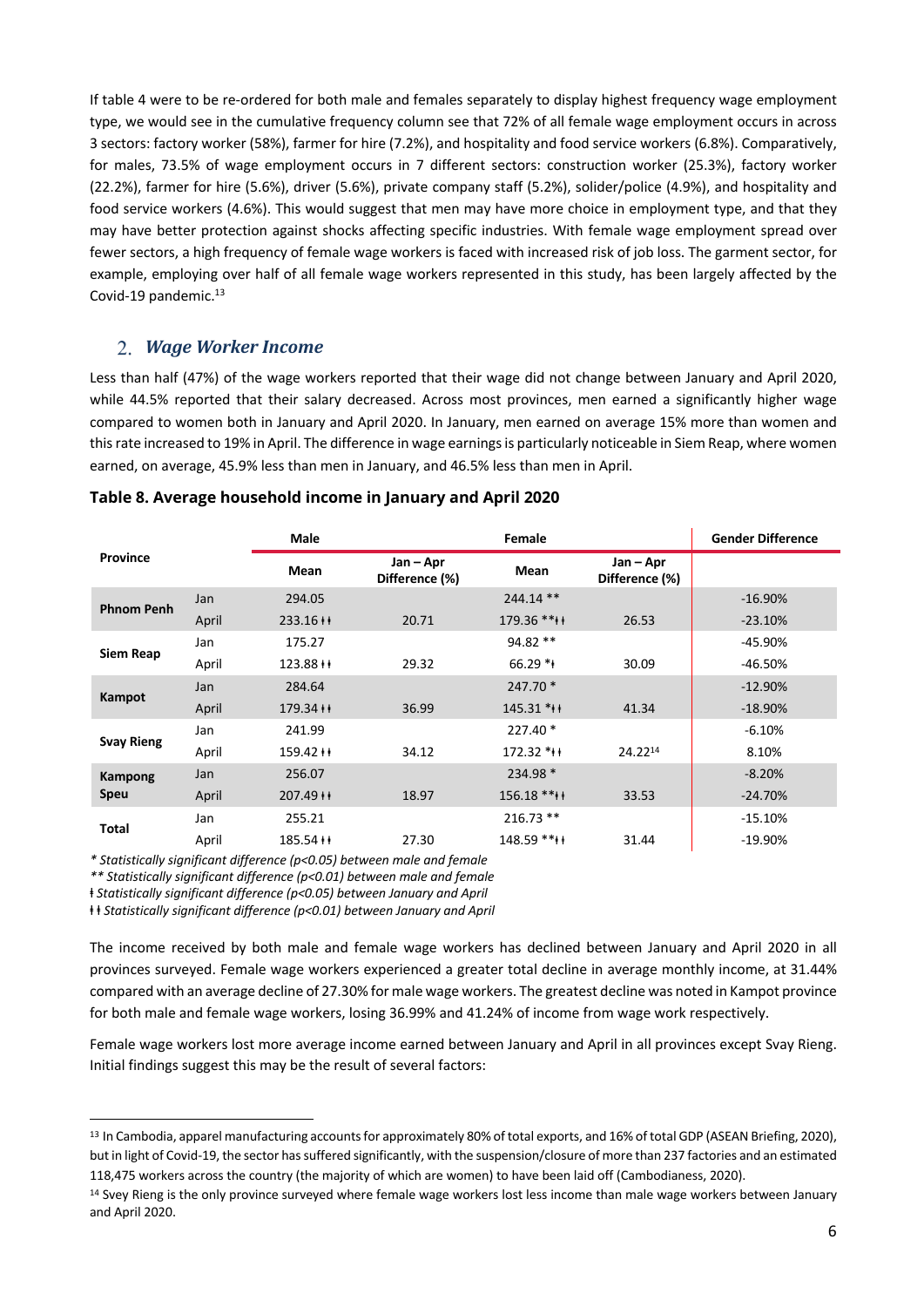- 1. Female wage workers in Svey Rieng working for private companies saw no decrease in average monthly income, while male wage workers in the same sector saw an average monthly income decrease of \$60.
- 2. Female factory workers (the second largest sector employing female wage workers in Svay Rieng) have been less affected in Svey Rieng than female factory workers in all other provinces (average income decline for all provinces was \$76.12, while in Svey Rieng average monthly income decline was only \$34.48). Svey Rieng is also the only province where male factory workers have witnessed a greater decrease in average monthly income than female factory workers (average decline of \$41.91 and \$34.48 respectively).
- 3. Females working in the construction sector actually saw an increase in average monthly income earned between January and April 2020, by \$37.33. At the same time male construction workers saw an average decrease of \$55.78.

In addition to the inequal pay between men and women, this data suggest that women have, on average, been more affected by COVID-19 in terms of wages lost, further increasing the pay inequality between genders.

## *Overall gender differences in wage employment type in highest employing sectors*

### **c) Factory workers (n=629)**

Out of the 629 factory workers two-thirds (66.3%) were female, aged in average of 28.7 years old (median is 27). Three quarters (76.6%) have a written employment contract. Regarding the evolution of their wage income, almost half of factory workers (49.6%) reported that their income decreased between January and April 2020.

Women and men factory workers earned a similar average income in January 2020 (\$232.5 and \$247.4, respectively). However, women were more impacted by the decrease of salary occurring between January and April 2020 as they earned significantly less (\$160.4) than men (\$183.6) in April 2020.

### **d) Hospitality** and food service workers  $(n=93)$

More than half (52.7%) of the hospitality and food service workers interviewed are female. A significant difference of salary between men and women is notable both in January and April. Men hospitality/ food service workers earned in average twice the salary of women. In January 2020, men's salary was averaged at \$314.43 (median is \$290) and women at \$151.53 (median is \$150). In April, these averages dropped to \$133.48 for men and \$68.98 form women.

### **e) Farmers (n=106)**

This category includes individuals hired to work on another farm or who rent agricultural material to other farmers. Farmer workforce were earning significantly less than other main categories of wage workers with an average salary of \$77.6 (median is \$31) in January and \$58.1 (median is \$20) in April 2020. Survey results found that men were again earning an average salary two time higher than women. In January men were in average earning \$104.35 whereas women were obtaining \$49.81. In April, these average salaries decreased to \$79.48 for men and \$35.71 for women.